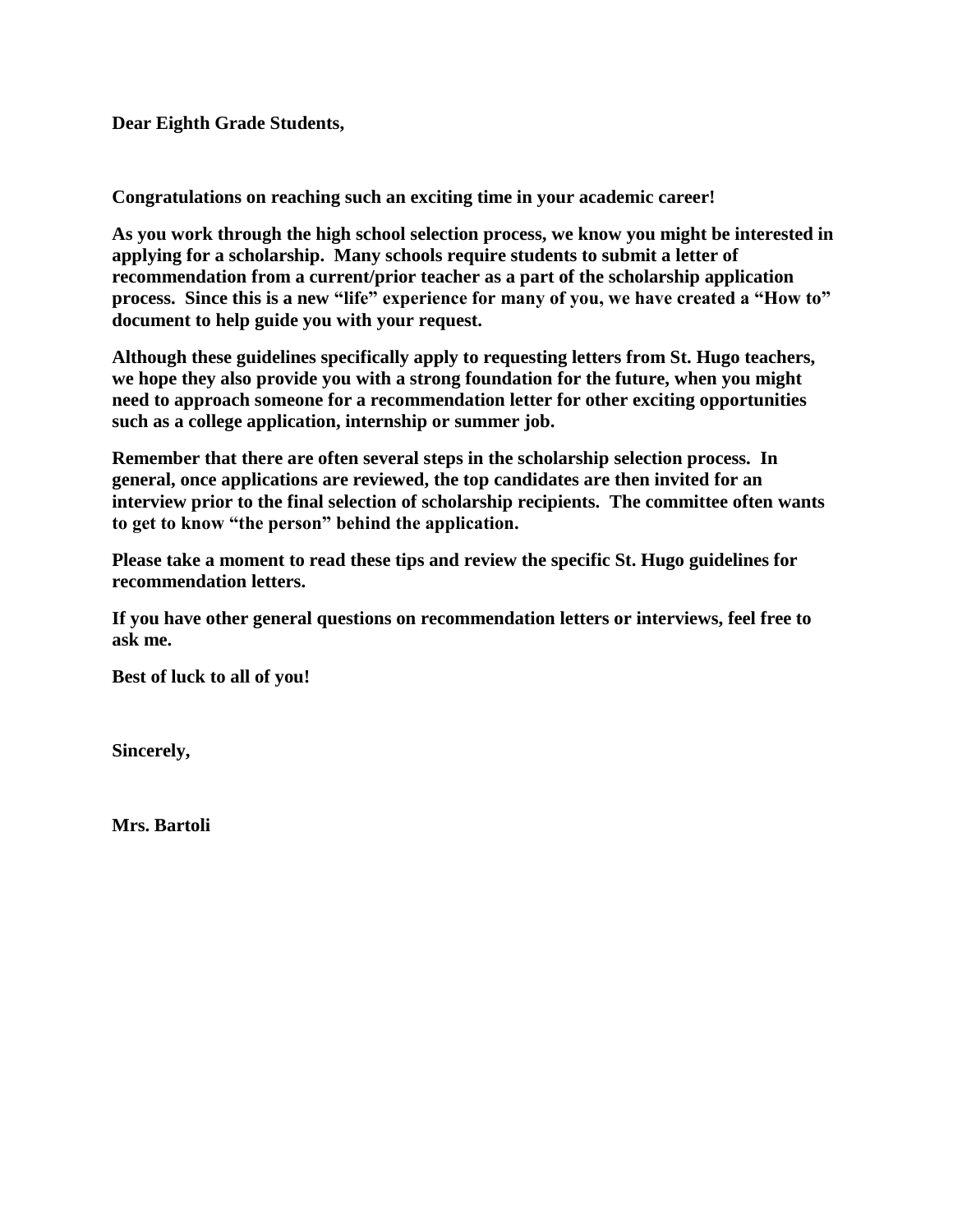## **How to Request a Letter of Recommendation:**

1. Make sure you and your parents review and understand the criteria and/or requirements for the specific scholarship.

2. Think about your school experiences, extra-curricular and/or volunteer activities, as well as personal strong points and how they relate to the scholarship. Work with your parents to make a list of them. (It often helps to seek input from others such as parents, grandparents, family members, or friends regarding one's strong points.)

3. Create a list of teachers that you feel might know you best, or who might teach subjects that relate the most to your interests, achievements or the specific scholarship. Try to have at least a first and second choice of teachers to ask.

4. Before you approach the person, be sure to double check that you have prepared and are ready to provide all the necessary information. (See the St. Hugo Recommendation form.)

5. Always allow plenty of time for the person to fulfill your request. Most academic institutions have specific guidelines for requests, and you want to be respectful of everyone's time, especially when you are asking someone to do something important for you.

6. Approach the person yourself (at least to let them know you would like to ask them for the recommendation). Remember, this scholarship is about you, not your parents. You need to be self-confident enough to ask someone for help, especially if you believe you are qualified to receive the scholarship. Smile, be proud, and show that you are excited about this opportunity.

7. Do not ask for a copy of the recommendation letter. Most applications require that the letter be sent in a sealed envelope directly to the school. On the other hand, it is absolutely appropriate to ask the person for confirmation that the letter has been sent.

8. Be sure and thank the person for writing the letter of recommendation for you. When someone does a personal favor for you, respond to the kindness with a personal sign of your gratitude. A short handwritten note is best.

9. If someone is unable to grant your request for a recommendation letter, be understanding. The person might not be able to meet your timeframe, he or she might have already written several recommendation letters for the same scholarship, or have hesitations about his or her ability to provide a strong enough recommendation for you.

10. Lastly, if you are awarded a scholarship, it's always nice to privately let the person know about your achievement. You worked hard to earn something and we are proud of you.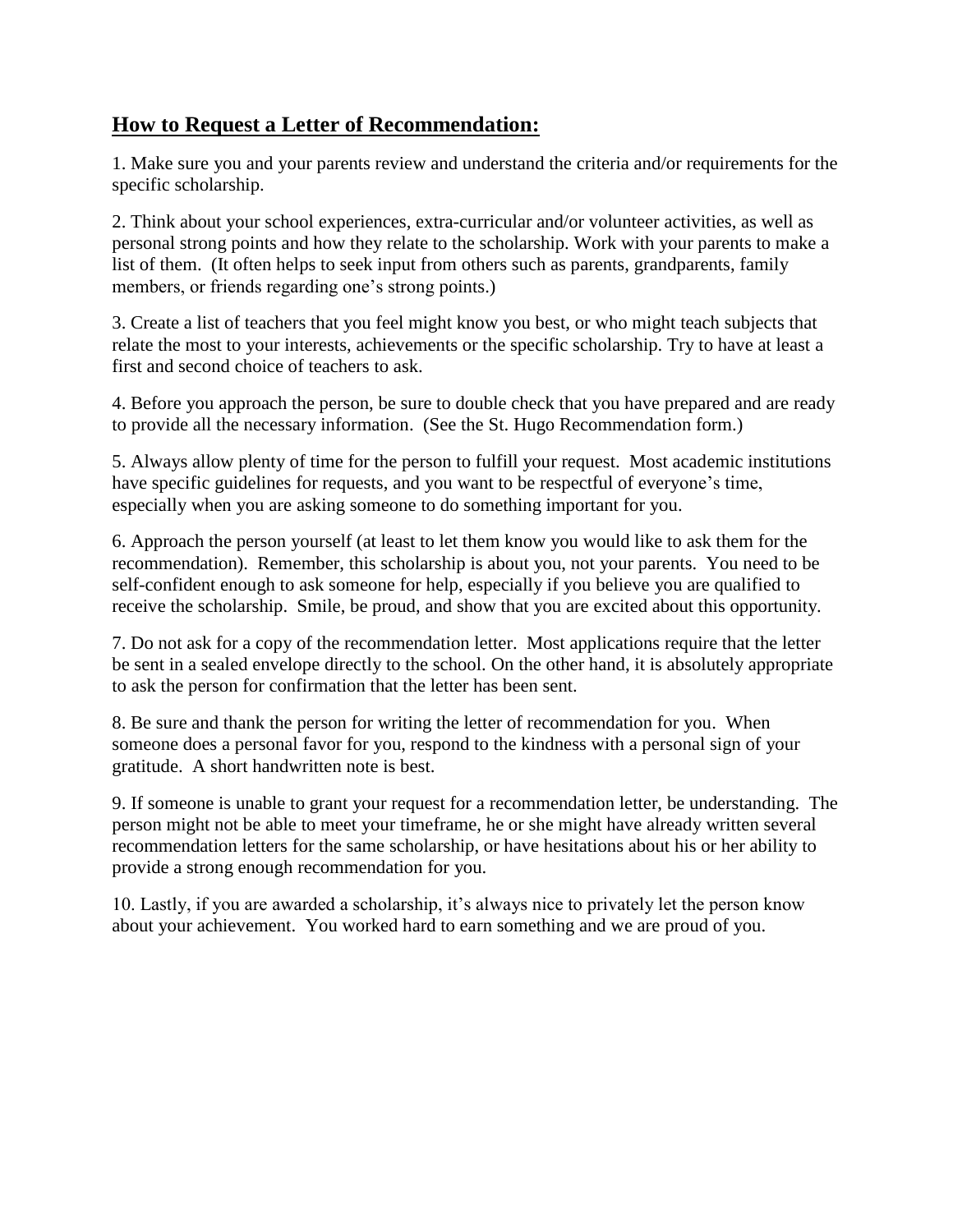## **Teacher Recommendation Letter Request Form**

St. Hugo teachers are limited to providing no more than three letters of recommendation. Any requests beyond the limit are at the teacher's discretion. There are some "subject specific" scholarships such as art, mathematics, and English that require documented proof of meeting the academic criteria for the scholarship. Subject area letters of recommendation are limited to two per appropriate teacher.

Complete the following information, attach all appropriate additional information and hand the entire packet to the teacher when requesting the Letter of Recommendation.

| Student's Name:                  |                                        |
|----------------------------------|----------------------------------------|
|                                  |                                        |
|                                  | (Letters are sent                      |
| directly to the school.)         |                                        |
| by high school.)                 | (Attach scholarship criteria provided) |
|                                  |                                        |
| Scholarship Application Due Date |                                        |

## **Student Background Information**

Note: Students may write on this form or type and attach the information.

1. What activities were you involved in at St. Hugo School?

2. What extracurricular activities have you participated in outside of St. Hugo School?

3. List all volunteer activities or service projects in which you have been involved.